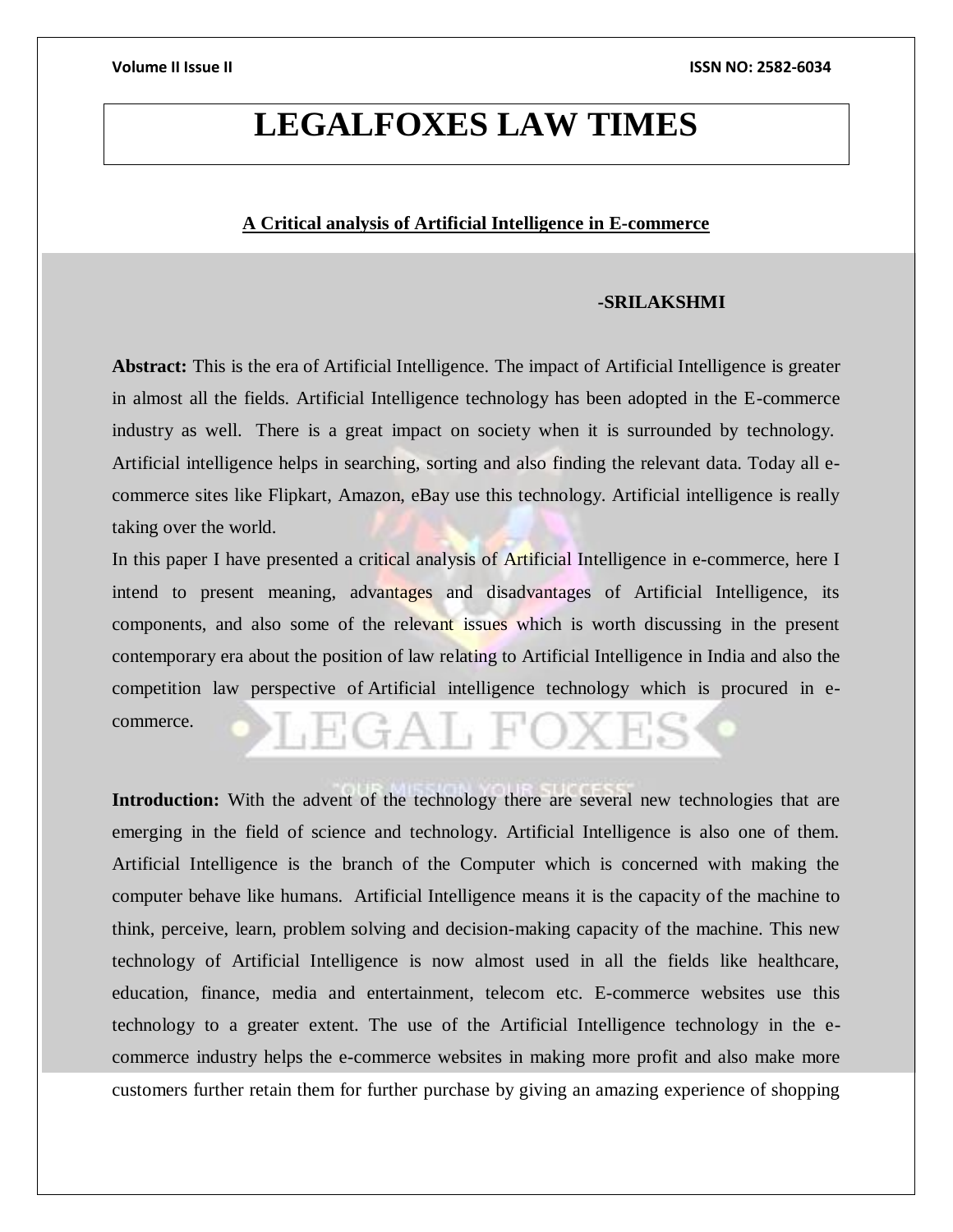in the e-commerce websites. Artificial intelligence technology which is used in the e-commerce websites which enables the customers to purchase the products and also causes the personalised sales, it can be observed that by use of this technology in the e-commerce websites causes the breach of privacy of the customers who shop in the online e-commerce websites. As of now there is no particular legislation to regulate Artificial Intelligence in India and the Information Technology Act, 2000 seems to be insufficient to regulate Artificial Intelligence in India. When there is no particular legislation, the next step would be finding the reports of the Government in the given area. Therefore, referring to the discussion paper by the NITI Aayog "National Strategy for Artificial Intelligence #AIFORALL" in 2019 would be relevant. Indian Government is in the phase, where it is promoting the technology and has identified five sectors where the Artificial Technology can be further looked in a deeper prospective like healthcare, agriculture, education, smart cities and infrastructure and transportation. In E-commerce websites what becomes more important is that inventory management. Therefore, with the use of Artificial Intelligence in E-commerce websites, enables the e-commerce websites the following advantages:

- a. Artificial Intelligence will enable to optimise the resources
- b. Artificial Intelligence will enable the required amount of stock that should be refilled of each item.

c. Artificial Intelligence will enable the e-commerce websites to track the daily sales record. Artificial Intelligence is entering our lives slowly. Now there is no sector where we can't say that the Artificial Intelligence technology is not used. Basically, there are two types of Artificial Intelligence:

1. Weak Artificial Intelligence:

In weak Artificial Intelligence, the said machine will act like human. The machine with the weak Artificial Intelligence has the capacity and performs the function of thinking, moving, talking provided that they are programmed so. For example, in the chess games which we paly in our phones has the ability to only to play, it does not posses the ability to think like humans. The chess game will be programmed such way so as to make the smart moves and by this it can compete the people.

2. Strong Artificial Intelligence: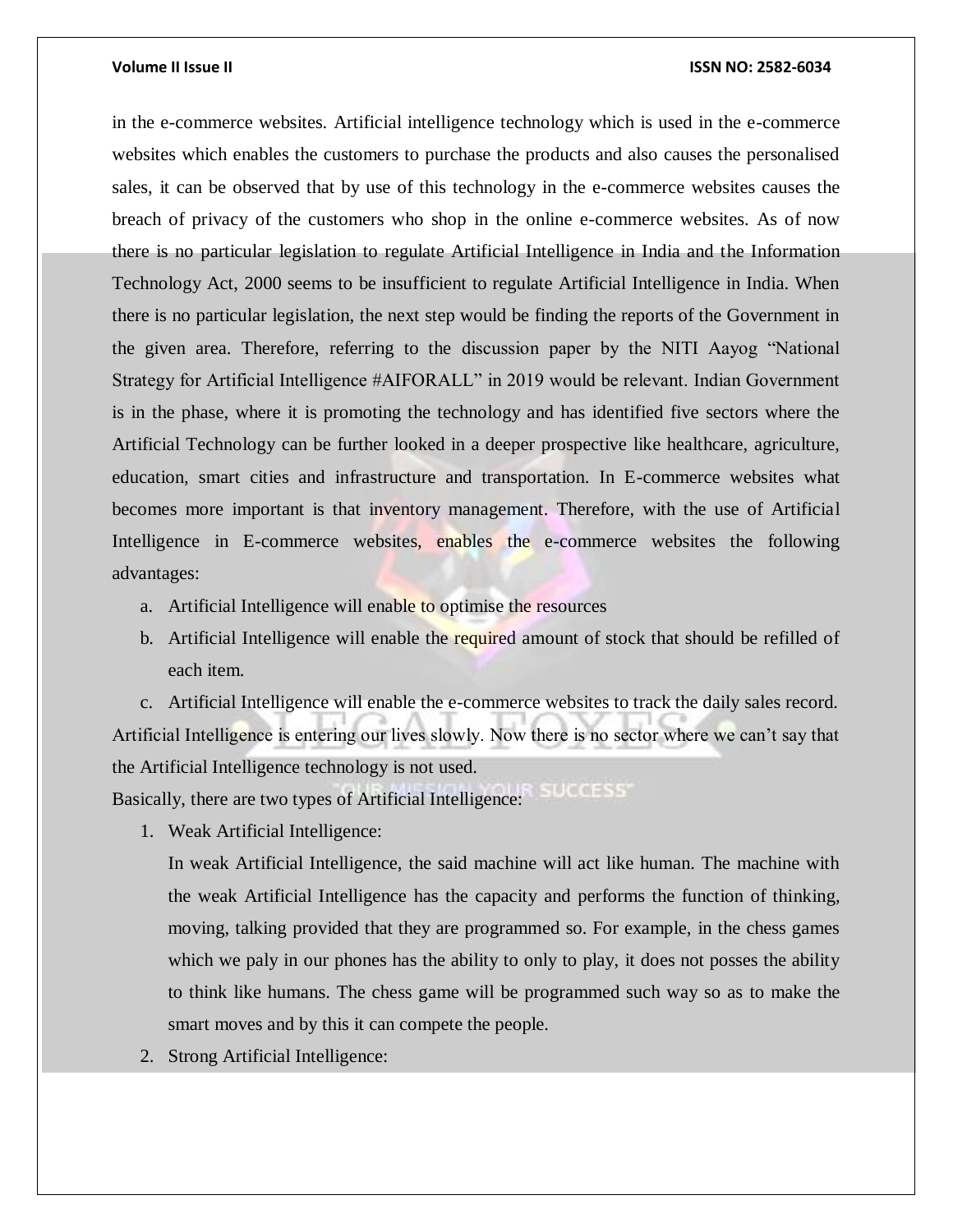In strong Artificial Intelligence, the machine will be actually having the capacity to think like human and also make decisions, the machines will be programmed in such way as to the mind of the human beings. For example,Artificial Intelligence of "WATSON" supercomputer which is invented by the IBM. But the strong Artificial Intelligence doesn't really exist now, it is assumed to in picture by 2030-2045.

# *Keywords: E-commerce, Artificial Intelligence, privacy, competition Act, NITI Aayog.*

### **I. Artificial Intelligence in E-commerce**

E-commerce is the way that provides purchasing and selling of various products on the internet platform<sup>1</sup>. In the modern-day people refer to purchasing more online then stepping out of the house. E-commerce websites which are plenty in number like Amazon, flipkart etc provide a wide range of choice to the buyers they also provide a door step delivery and also other attached services like return exchange of the products etc. therefore, majority of the people prefer to do online shopping. These E-commerce websites in the modern time use different technologies in their websites so has to cause more beneficial and personalised sales for the buyer<sup>2</sup>. In the current era one of the main technologies used and procured by the e-commerce websites is Artificial Intelligence technology. Artificial Intelligence is self-learning algorithms that can cause and create personalized shopping experiences for online buyers. With this it also helps to understand customer requirements, behaviour and provide better customer service<sup>3</sup>. By the use of Artificial Intelligence technology in E-commerce websites have following advantages:

- Artificial intelligence helps the e-commerce businesses to get closer to their customers<sup>4</sup>.
- Artificial Intelligence helps to build better consumer experience
- Prediction of the consumer behaviour and study what consumers prefer buying.
- artificial intelligence also helps in supply chain management.

 $1$ DrN Gawali,Artificial Intelligence in E-commerce, 28 IJME, 15-17(2019)

<sup>2</sup> Shyna Kakkar, Vishal Monga, A Study on Artificial Intelligence in E-commerce,4, IJAESR,62-68 (2017) <sup>3</sup>Unnati Dhavare, Umesh Kulkarni, Natural Language Processing using Artificial Intelligence, IJETTCS,4, (2015) 4Avneet Pannu, Artificial Intelligence and its application in different areas, IJCIT, 4 (2015)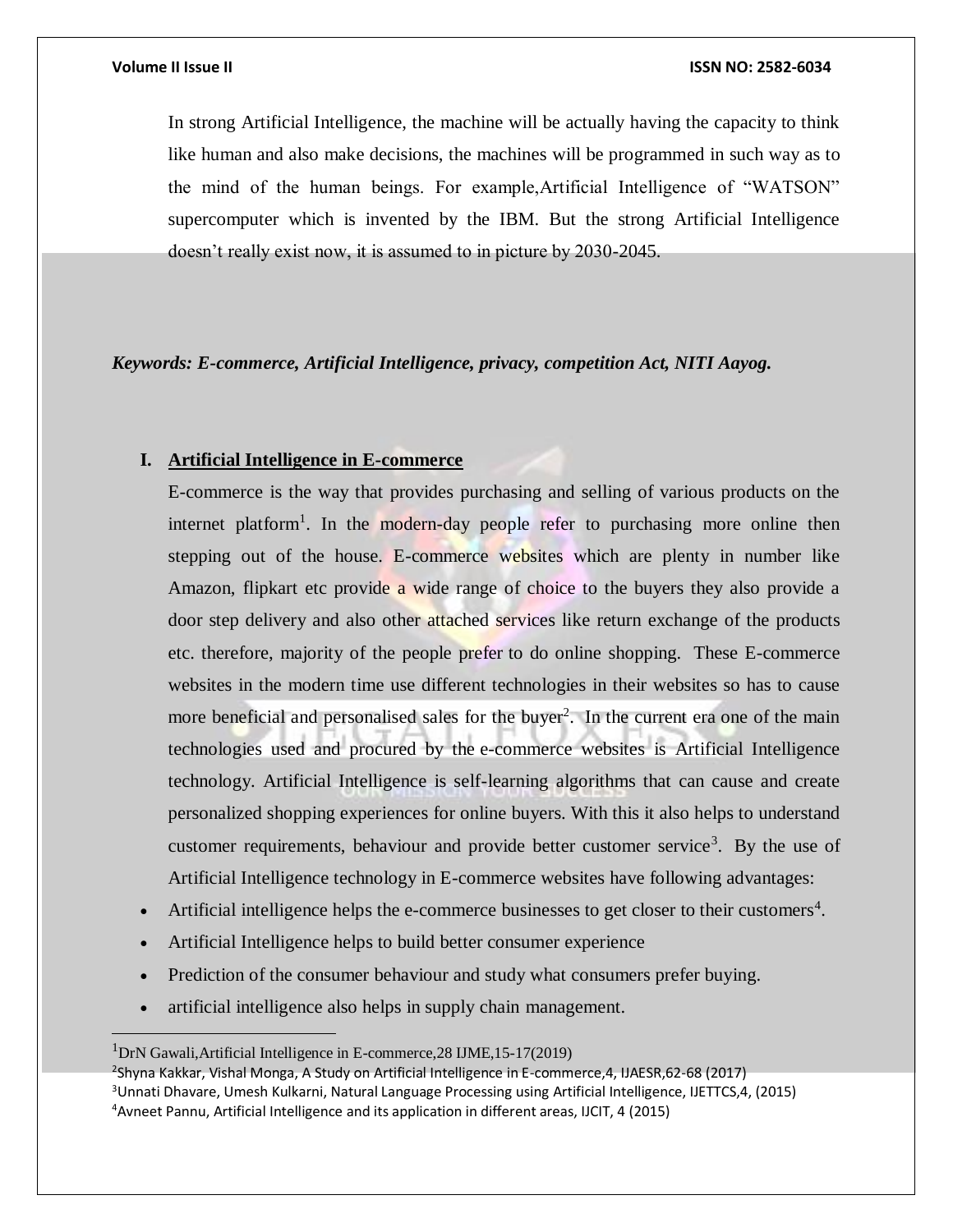- Artificial intelligence provides the voice search option for the consumers.<sup>5</sup>
- Filters the fake reviews $<sup>6</sup>$ </sup>

Further it is also expected that the Indian e-commerce industries will grow to US\$200 billion by 2026 which may be due to the increasing use of internet and smartphones. Using Artificial Intelligence and also with its machine learning algorithms, the online shopping experience has been personalised for every customer. They predict buyer behaviours based on past searches and orders and recommend products that would be most interesting to the customers<sup>7</sup>.

## **II. Components of Artificial Intelligence:**

The key Areas of AI has been divided into three parts: Data Mining, NLP, and  $ML^8$ . These three areas help the E-commerce industry to grow more. With the help of Data - Mining it will be possible for mining more amount of data namely Current data (OLTP) and historical data (OLAP) which helps in the future prediction of data. Next component of the AI is NLP which stands for Natural Language Processing which will help in the interaction of the computer and humans with each other in the natural language<sup>9</sup>. The last key element of the AI includes the MI which means Machine Learning, this is an extraordinary domain of the AI which helps the machine to program in such a way as be an example that will use examples or the past experiences to the given problem.

 AI helps to perform all the manual tasks very efficiently and also quickly. AI technology by looking into and doing all the manual jobs by itself will allow the ecommerce entity to concentrate more on the strategic level of business. The introduction of the AI and ML technology in the e-commerce industries is not only a cost effective one and also the time complexity in such a way that now it would be enough to do constructive tasks rather than the respective tasks.

<sup>5</sup>Kumar Tapan and Pooja Aneja, "Tools and Techniques of Machine Learning Paradigm: A study and Analysis. <sup>6</sup>Tapan Kumar,The Colossal Impact of Artificial Intelligence in E-commerce: Statistics and Facts,06,IRJET,570- 572,(2019)

<sup>9</sup>Ibid

 $7$ Ibid,570

<sup>8</sup> Ibid,571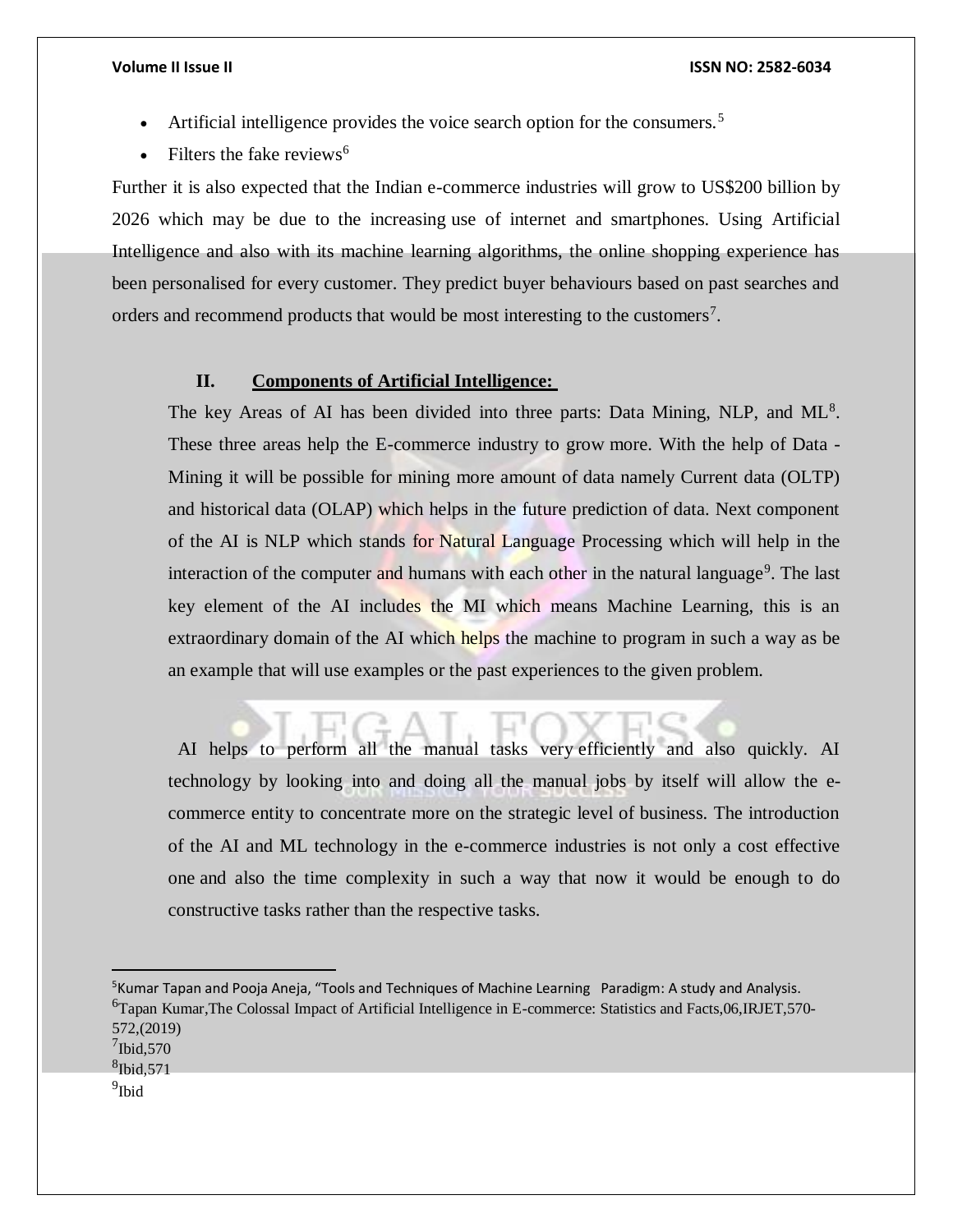

# III. **Application of AI into the E-commerce:**

It is difficult to uncover all the hidden applications of AI into the E-commerce domain in this paper but have tried to highlight some of them which is widely used:

I. **Visual Voice search:** consumers who use e-commerce usually search for the product by the visual or voice search. It is also anticipated by 2021 due the fame of the voice search tool in the e-commerce industry will increase the revenue of e-commerce because of its popularity. People usually use google mic and voice recognition for the purpose of voice search.

II.**AI assistants and chatbots:** with the help of the AI assistants and the chatbots, it will help the buyers to respond to their inquiries. One of the popular tools in this segment is virtual assistants. It also performs the function of giving good suggestions to the given problem. Product recommendation is also used through NLP. eBay and Alibaba are some of the best examples for the same.

III. **Smart Logistics:** with the help of Artificial Intelligence technology, it enables the ecommerce website to maintain the logistics smartly. It will also help in the management of warehouses and the delivery process<sup>10</sup>. example Amazon.com, Fliplart.com etc.

IV. **Recommendation Engine:** one of the important features of the Artificial Intelligence technology is that it is able to predict the buyer's behaviour on the websites. Training data sets and the algorithm is used to predict and give recommendations to the buyers. Amazon and Flipkart are the best examples that can be quotes here.

 $10$ Ibid,572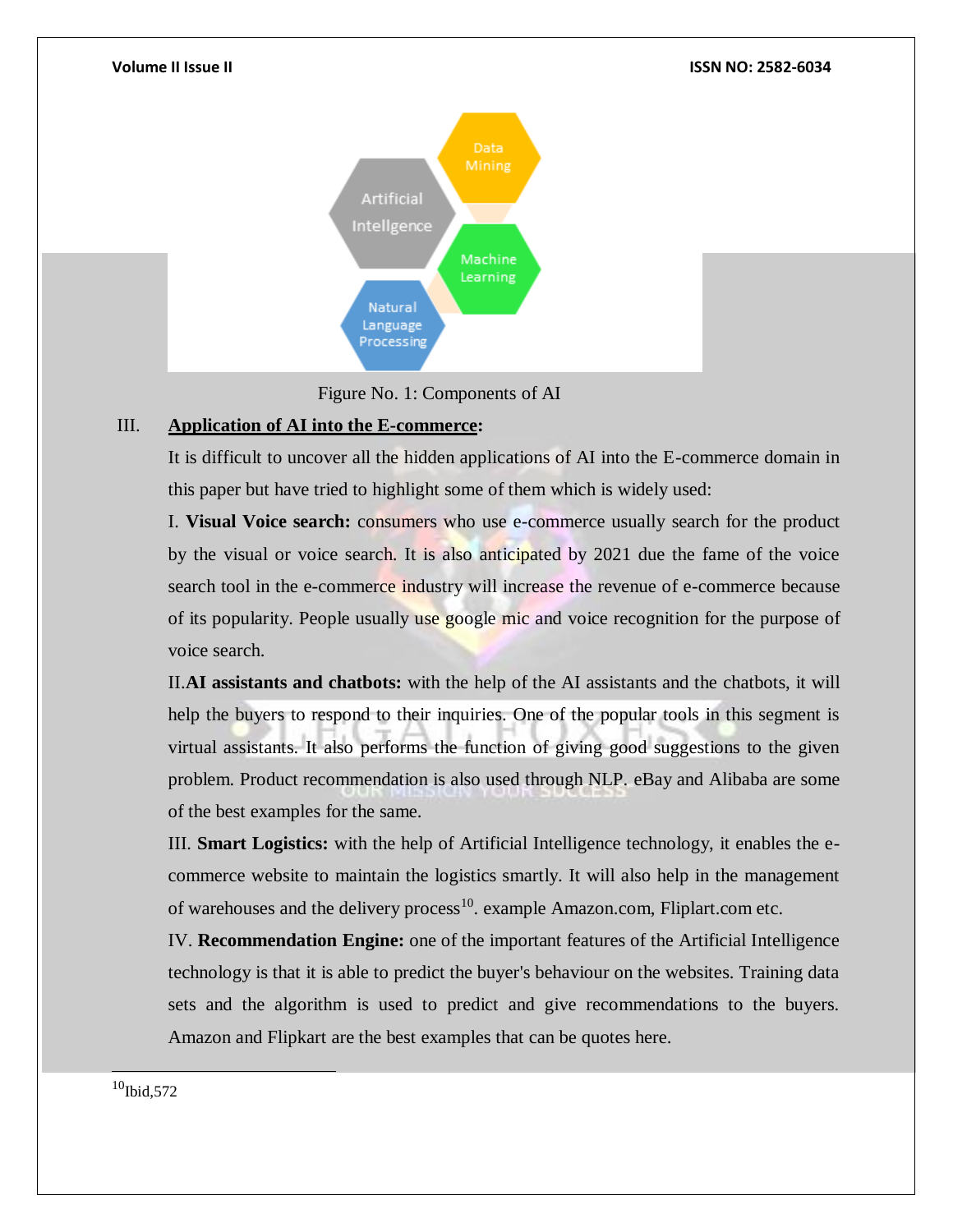# **IV. Artificial intelligence and law governing Artificial Intelligence:**

As of now there is no particular law to regulate Artificial Intelligence in India. With the extensive and the over exploitation of this technology in almost all the fields as now made governing authorities to make it has a national relevance. There is urgent need for the Government to regulate by taking into consideration the development, funding activity and the overuse of Artificial Intelligence technology.

When we have a

close look towards the activity of the Government it is in the stage of making promotion, development and application of Artificial Intelligence.

The government is also spending its work for making proper regulation to regulate the Artificial intelligence in India, the following can be looked into as part of Government actions towards regulating the artificial intelligence in India:

I. **NITI Aayog Report**, the following are some of the important suggestions;

- To build an attractive IP regime for the Artificial Intelligence and also setting of a task force which will comprise of two important body i.e., the Ministry of Corporate Affairs and Department of Industrial Policy and promotion, which will examine and also will issue proper notification for the purpose of modifications to any existing IP laws<sup>11</sup>.
- Setting up a data privacy legal network for the purpose of protection of human rights and privacy. And creating of the sector wise guidelines for regulating and covering privacy, security and ethics $^{12}$ . **SSION YOUR SUCCESS'**

II. **Ministry of Electronics and Information Technology** made four committee namely;

a. Committee A on platform and data on Artificial Intelligence.

b. Committee B on leveraging Artificial Intelligence for identifying national missions in key sectors.

c. Committee C on mapping technological capabilities, key policy enablers required across sectors, skilling, reskill.

d. Committee on cyber security, safety, legal and ethical issues in 2018

 $11$ Discussion Paper, National Strategy for Artificial Intelligence, June 2018  $12$ Ibid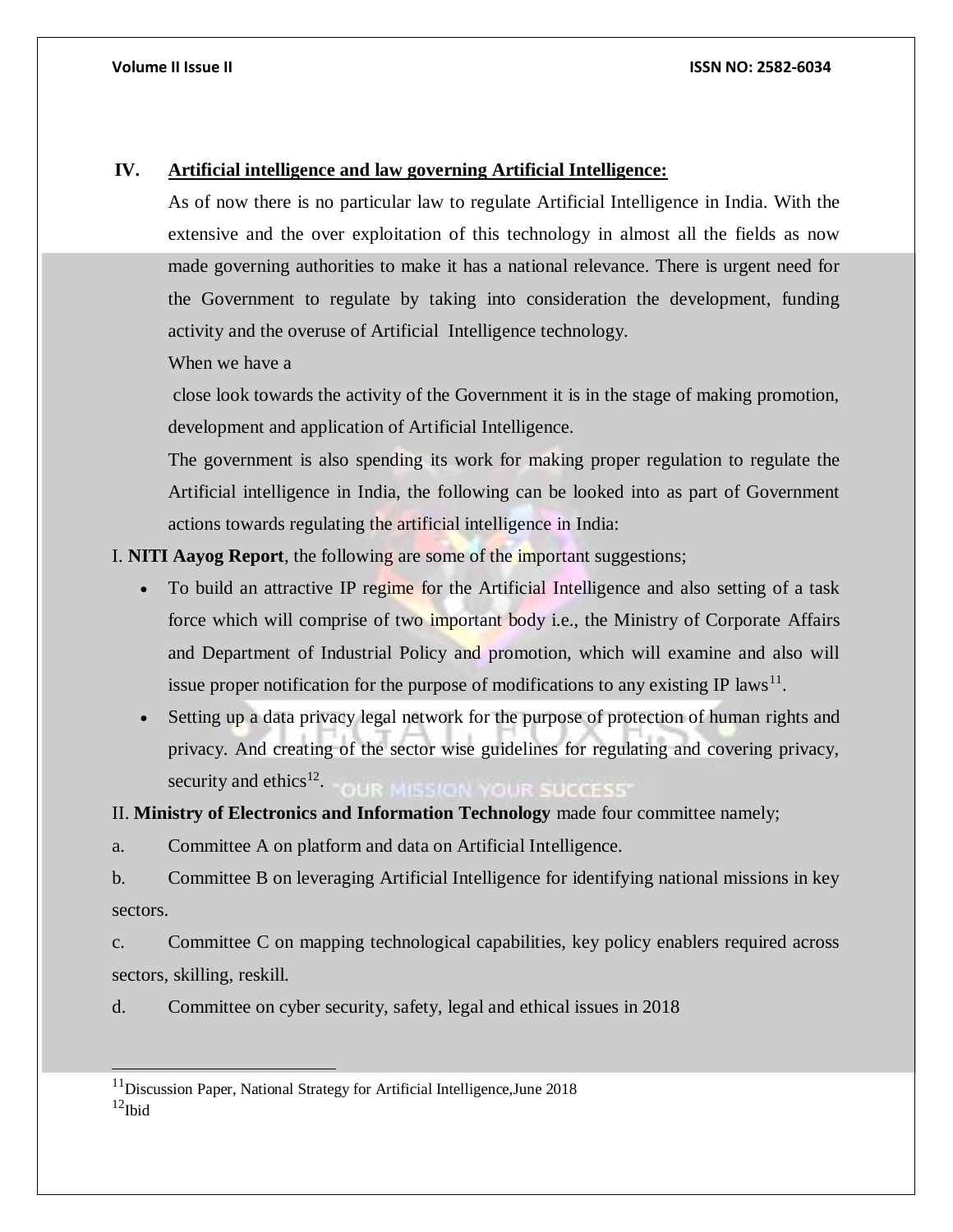These committees have been set up by the Ministry of Electronics and Information Technology for the purpose of developing a legal and regulatory framework to Artificial Intelligence.

# **V. Artificial intelligence and Competition Law:**

The main objectives of the Competition Act, 2002 which is seen in its preamble is that the Act seeks to prevent any adverse effect on competition, promote and sustain competition in markets, protect the interests of customers and ensure freedom of trade carried on by other participants in markets in India. the Competition Act does not allow among others the following practices among the enterprise<sup>13</sup>:

- a. Abuse of dominant position
- b. Anti-competitive combinations: and
- c. Anti-competitive agreements

The advent of Artificial Intelligence has evidently accorded a dominant position to some of enterprises by allowing the enterprise to analyse and also to predict the consumer behaviour patterns and also develop cost efficiencies. In the eyes of Act an enterprise is said to have a dominant position in the relevant market<sup> $14$ </sup> if it enjoys a position of strength which enables it to Firstly, operate independently of competitive forces prevailing in the relevant market;

Secondly, affects its competitors or consumers or the relevant market in its favour<sup>15</sup>. Enjoying the dominant position is not itself wrong, but abusing its position is wrong in the perspective of the Competition Act, 2002 and there are certain enterprises that have been alleged to breach the Competition Act and abused their position<sup>16</sup>.

An example, the Competition Commission of India  $(CCI)^{17}$ has notes that Amazon and Flipkart have 'large repositories of data due to its unparalleled market base and market power and they analyse the data to target advertisements based on consumer preferences and

<sup>15</sup>Section 4 Explanation (a) the Competition Act of 2002

<sup>16</sup>AI, Machine Learning & Big-Data 2020| India [https://www.globallegalinsights.com/practice-areas/ai-machine](https://www.globallegalinsights.com/practice-areas/ai-machine-learning-and-big-data-laws-and-regulations/india)[learning-and-big-data-laws-and-regulations/india](https://www.globallegalinsights.com/practice-areas/ai-machine-learning-and-big-data-laws-and-regulations/india) accessed on 01/12/2020

<sup>&</sup>lt;sup>13</sup> Preamble of the Competition Act of 2002

<sup>&</sup>lt;sup>14</sup>'Relevant market' means 'the market which may be determined by the Competition Commission of India with reference to any product or geographical market or with reference to both and is defined under Section 2(r) of the Competition Act of 2002.

 $17$ Ibid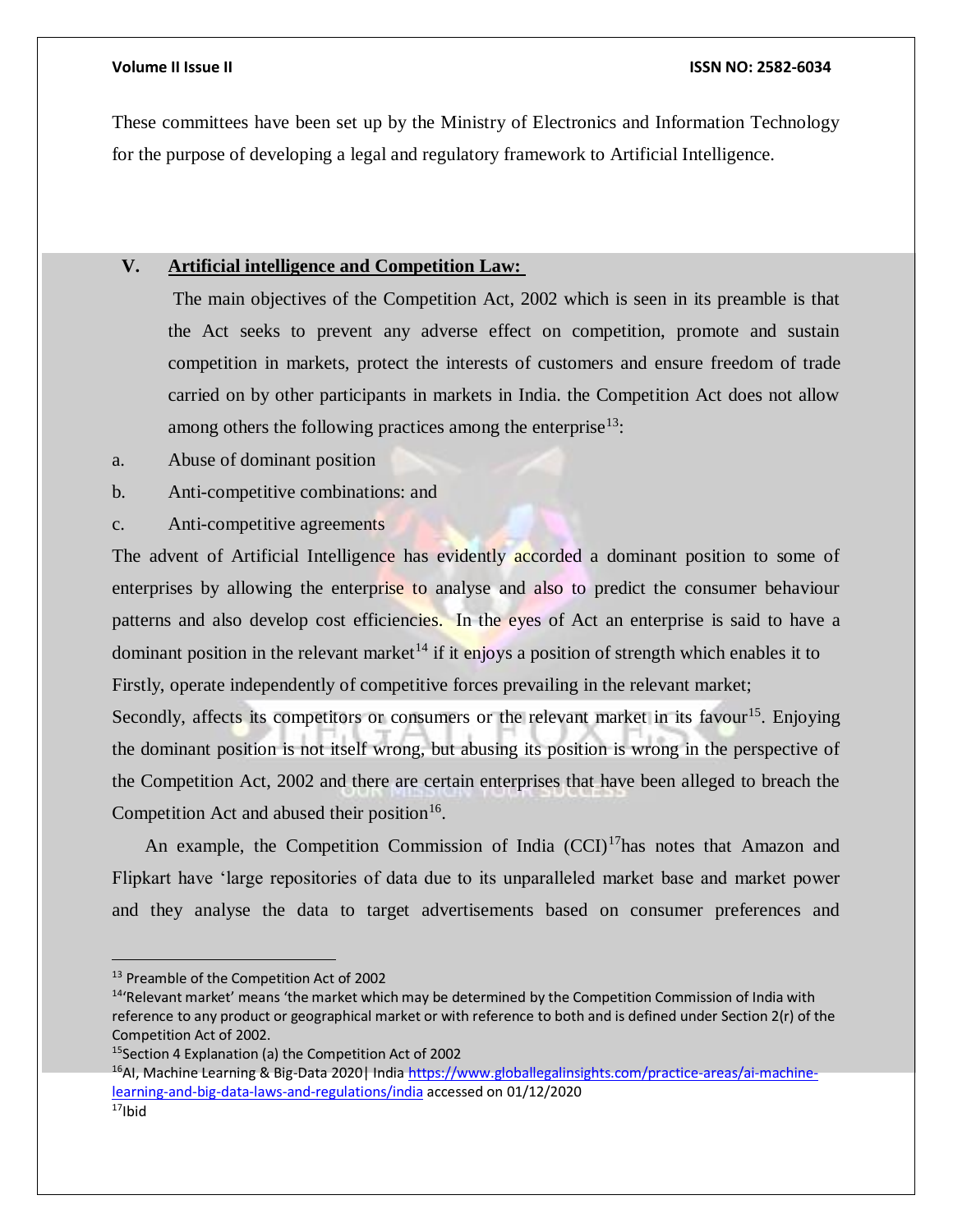marginalised other competitors which are unable to capture the market due to lack of access of data'. Lack of such access and cost associated with the development of complex self-learning computing algorithms has resulted in creation of high entry barriers on account of network effects.

E-commerce entities essentially are following the partner of marketplace model of e-commerce that is acting as intermediaries between the sellers and the consumers, now it has been observed that now they have introduced the new system of private labels which are claimed to be given a better and a preferential treatment. It has also been alleged thatthese e-commerce entities use the data collected from the sale of products of third-party sellers on its market to set optimal pieces and specifications for their private label products.<sup>18</sup>

 The Competition Commission of India in the order dates 20th January 2020 in Delhi *Vyapar Mahasangh* v *Flipkart Internet Private Limited and Amazon Sellers Services Private Limited<sup>19</sup>* , has initiated to hold an enquiry regarding the discounts, market power and the preferential listing, but the investigation is still pending and now we have to see how CCI will come up with the plans to put an end to such behaviour.

Further the CCI also has the power to regulate the merger, acquisition and amalgamation over certain monetary limits and also can prohibit 'any combination which causes or is likely to cause an appreciable adverse effect on competition within the relevant market in India.<sup>20</sup>

Although the quantum of data which could fall under the control of a single entity has not been a factor of consideration by CCI while approving a proposed combination, such non-price factors may result in repudiation of a proposed combination, keeping in mind the 'extent of barriers to entry<sup>21</sup> it might create, and the a 'likelihood that the combination would result in removal of a vigorous and effective competition or competitors in the market<sup>22</sup> among other factors<sup>23</sup>.

### **VI. Artificial intelligence and privacy issues:**

 $18$ Ibid  $19$ Ibid  $20$ Ibid  $21$ |bid  $22$ Ibid  $23$ Ibid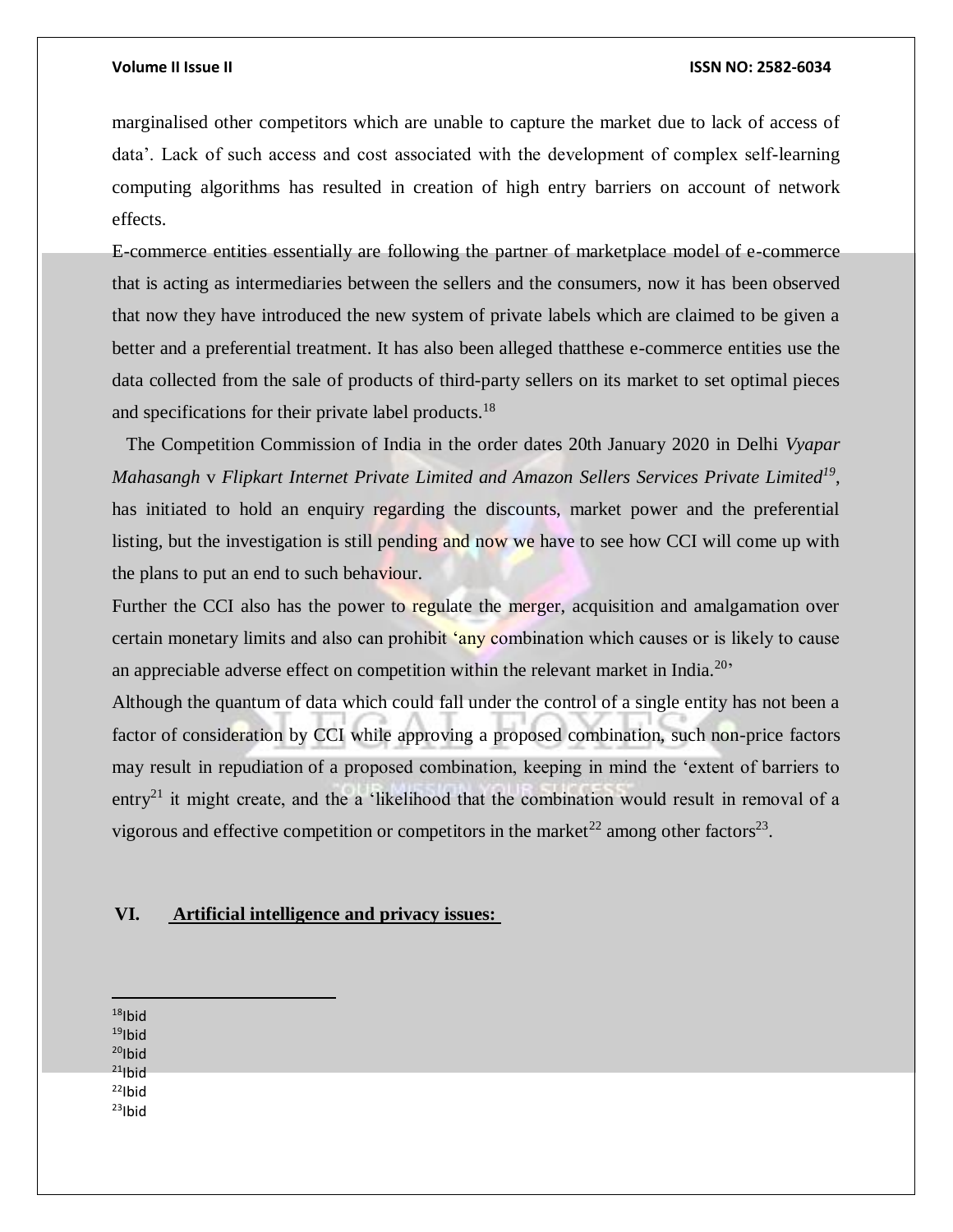l

### **Volume II Issue II ISSN NO: 2582-6034**

Despite having so many advantages, the main disadvantage of AI technology is the privacy of the buyers. Natural language processing is the ability to understand human language by machines. Artificial intelligence has the ability to understand natural speech and is also capable of understanding each user conversation on email and telephones. This may lead to loss of privacy to the users. The meanings of the words 'confidentiality' and 'privacy' are somewhat similar, and are considered to be synonymous. Confidentiality involves a sense of 'expressed' or 'implied' contractual obligations<sup>24</sup>. privacy in the technology driven world is a difficult proposition. Technology has become a kind of double-edged sword, on one hand it equips the person to safeguard privacy and on other it helps in blowing the privacy cover, one may have had $^{25}$ .

By the use of artificial intelligence technology in the e-commerce industry, the digital footprints of the consumers are captured, who will be browsing the internet for personal reasons. It all starts from the capture of the Internet Protocol(IP) address. The computer resources are easily identifiable as they will be provided with the unique IP addresses by the Internet Service Provider (ISP). whenever a person visits any site, sends an email, or also even chats he leaves behind a distinctive IP address behind.

Thus, by understanding the behaviour pattern and individuals, the e-commerce websites will be giving him the recommendations, based on his history of search.

Example; Sometimes it happens when you have searched for some products in any e-commerce site and left it unbuyed, the advertisement of the same products or the similar products will be appearing in any for your social media accounts like Facebook, Instagram etc. This technology used by the E-commerce websites will amount to breach of privacy of the consumers.

Legal remedy under the Information Technology Act 2000;

Section 72 of the Information Technology Act,2000 Penalty for breach of confidentiality and privacy.-Save as otherwise provided in this Act or any other law for the time being in force, if any person who, in pursuance of any of the powers conferred under this Act, rules or regulations made thereunder, has secured access to any electronic record, book, register, correspondence, information, document or other material without the consent of the person concerned discloses such electronic record, book, register, correspondence, information, document or other material

<sup>24</sup>Vakul and Seema Sharma, Information Technology Law and Practice, 295, LexisNexis, 6<sup>th</sup> eds, 2019 <sup>25</sup>S.R Myneni, Information Technology (Cyber Law), Asia Law House, 1th eds, 2019